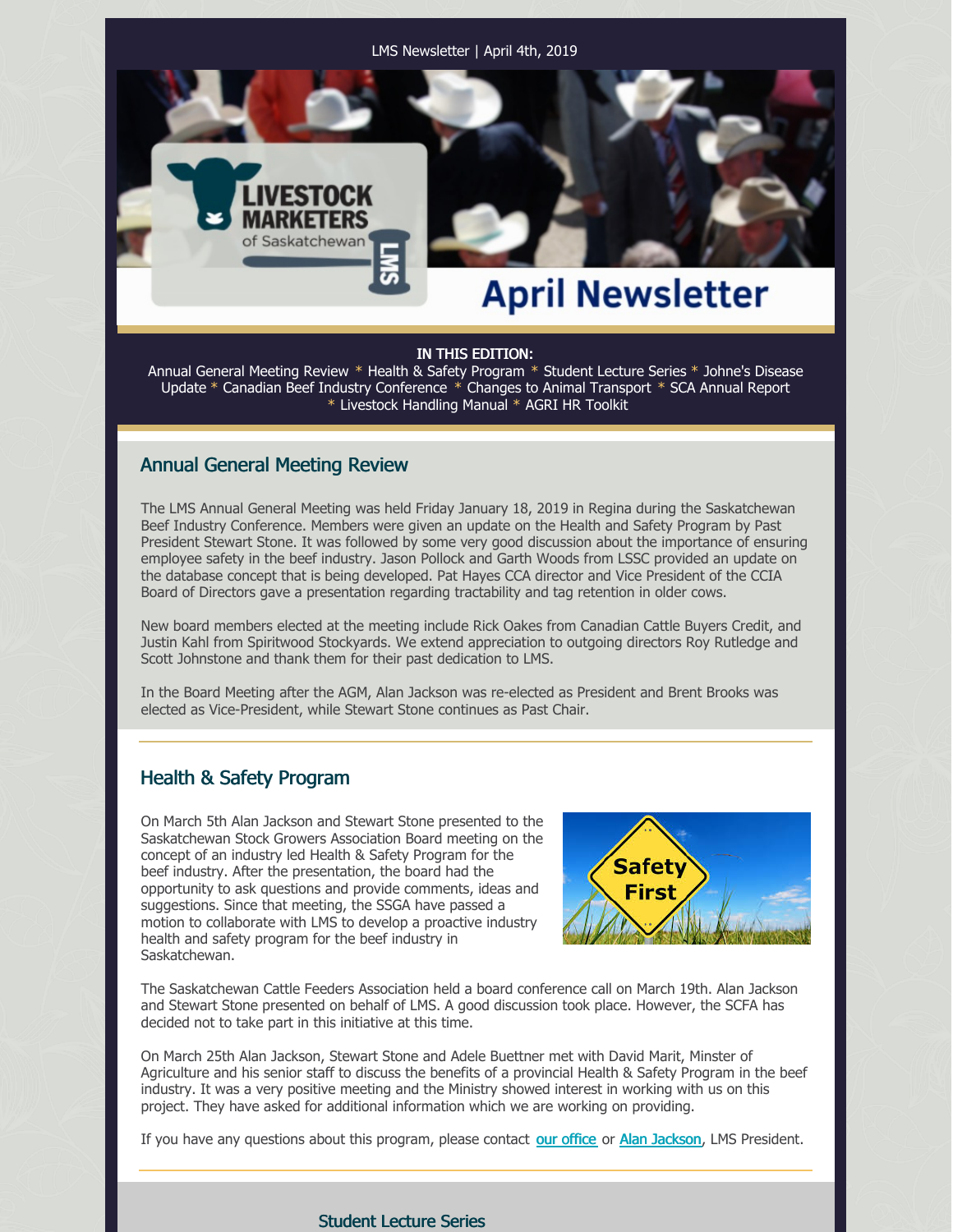

Thank you to LMS members Joe and Alan Jackson for taking time out of their busy schedules to present to Professor Rob Roy's third year Grain and Livestock Marketing Class.

Joe and Alan have presented to this class in previous years. It is a great opportunity for the students to hear more about our industry. It also allows the students to see how concepts learned are applied in real life situations and give a glimpse of career opportunities in our industry.

## Johne's Disease Update

Canadian Cattlemen recently published an article regarding Johne's Disease research. The article provided a research update along with details on new possible testing that would detect the disease much earlier than current tests.

Read Full Article [Here](https://www.canadiancattlemen.ca/2019/03/04/narrowing-in-on-johnes-disease-in-cattle/?module=explore_widget&pgtype=section#_ga=2.256042765.728348271.1551730265-1740084317.1548107445)





# 2019 Canadian Beef Industry Conference

The 4th Annual Canadian Beef Industry Conference is being held August 13 -15, in Calgary. The conference is returning to Western Canada after being held in Ontario for the last couple of years.

Keynote speakers for this years conference include Professor Timothy Caulfield and Author Karl Subban.

Conference [Information](http://canadianbeefindustryconference.com/wordpress/)

## Changes to Animal Transport Requirements

On February 20th, the Government of Canada announced changes to the Health of Animal Regulations. The changes in the regulations focus on the amount of time an animal can be transported and helps define if an animal is fit for transport. The new regulations have changed the amount of time ruminant animals (including beef cattle) can be transported without access to feed, and water to 36 hours. Previously, ruminants could be transported a maximum of 48 hours without feed or water. Calves that are too young to be fed exclusively hay or grain can be transported a maximum of 12 hours under the revised regulations. The new regulations come into effect in February 2020.



### [Regulations](http://www.gazette.gc.ca/rp-pr/p2/2019/2019-02-20/html/sor-dors38-eng.html) Amending the Health of Animals Regulations



## Saskatchewan Cattlemen's Association

Were you unable to attend the Saskatchewan Cattlemen's Annual Meeting? Still would like to read the 2018 Annual Report? Good News! The SCA Annual Report is now available online. To view the report click [here.](http://www.saskbeef.com/uploads/6/1/4/6/61465393/sca_2019_annual_report-_final_.pdf)